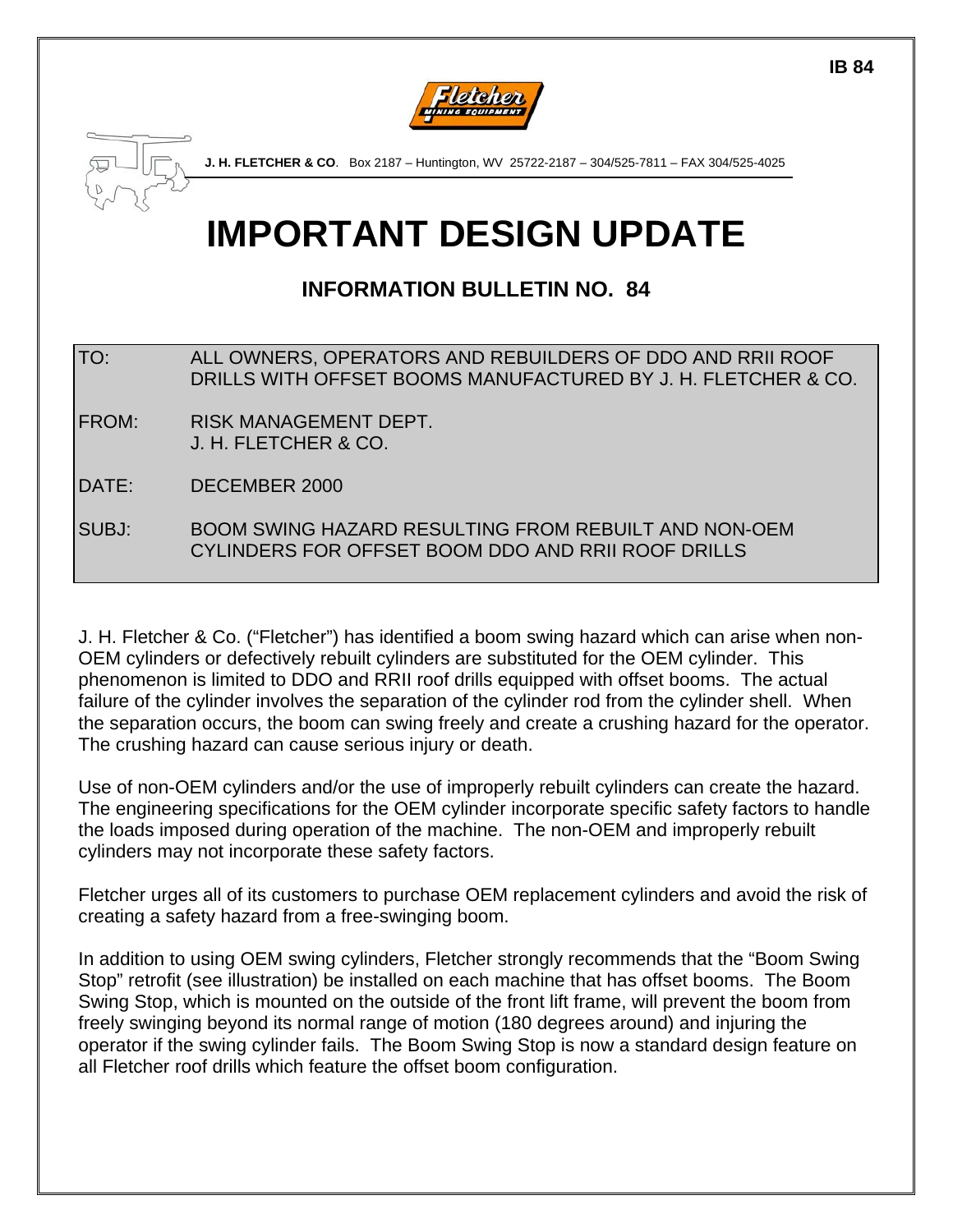Information Bulletin No. 84 Subject: Boom Swing Hazard December 2000 Page 2

To retrofit the machine at your mine or rebuild facility, Fletcher recommends that you:

- 1. Identify each affected machine and record its serial number in the Retrofit Verification Form;
- 2. Review the attached chart and match your machine with the appropriate retrofit kit;
- 3. Notify Fletcher Service Department (304-525-7811) or your closest Authorized Fletcher Parts Distributor regarding the number of retrofit kits which you will need by providing the serial number, retrofit kit number and proper shipping address for each machine to be retrofitted;
- 4. Once you have completed the retrofit, Fletcher would appreciate you completing the Boom Stop Modification Verification Form and return it to Fletcher in the self addressed envelope.

If you no longer own or operate a Fletcher roof drill which is covered by this Notice, please complete the back side of the Verification Form or notify the Fletcher Risk Management Department (304-525-7811) as to the identity of the last known owner so that a copy of this Information Bulletin can be sent to each owner.

If you have any questions about your machine, the applicability of this Information Bulletin to your machine, the viability of your machine's cylinders, implementation of this retrofit or other issue, please contact the Fletcher Service Department (304-525-7811) or your local Fletcher field representative.

| KIT NO. |
|---------|
| 300195  |
| 300196  |
| 300197  |
|         |

To determine the correct kit number:<br>1. Measure the size of the pivot t

- Measure the size of the pivot tube on the inner boom;
- 2. Identify which size/kit you will need to retrofit the machine; and
- 3. Order the kits through Fletcher.

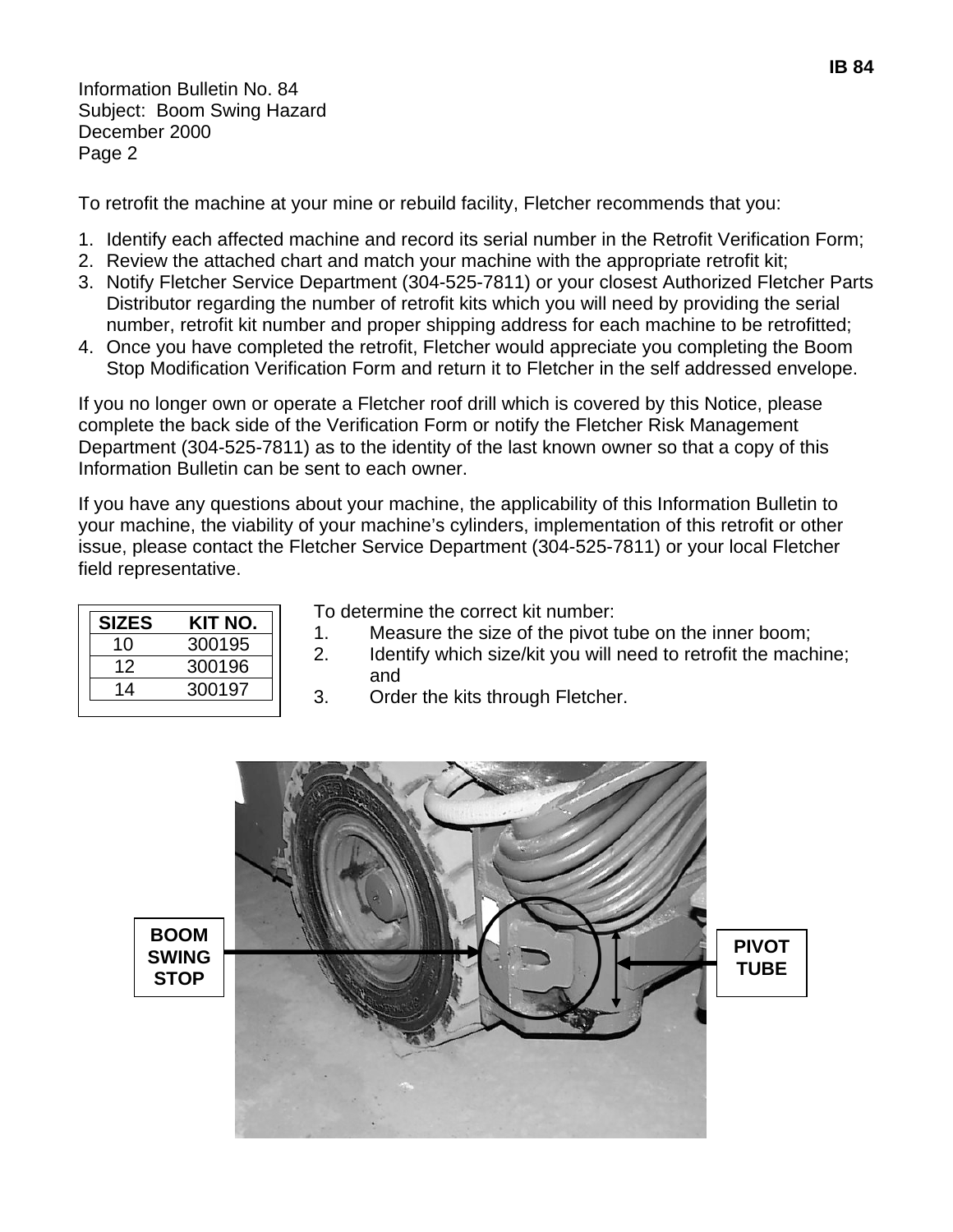Information Bulletin No. 84 Subject: Boom Swing Hazard December 2000 Page 3

### **BOOM SWING STOP RETROFIT VERIFICATION FORM**

Please complete and return this Retrofit Verification Form **after the boom swing stop has been mounted**. Your cooperation in identifying transferred, sold and permanently out-ofservice equipment is appreciated.

Person completing modification form:

Printed Name

Signature

Title: \_\_\_\_\_\_\_\_\_\_\_\_\_\_\_\_\_\_\_\_\_\_\_\_\_\_\_\_\_\_\_\_ Name of Company: Address: \_\_\_\_\_\_\_\_\_\_\_\_\_\_\_\_\_\_\_\_\_\_\_\_\_\_\_\_\_\_\_\_

Phone:  $\blacksquare$ 

( ) Our company has complied with this retrofit by providing the model(s) and serial no.(s) affected.

 $\overline{\phantom{a}}$  , and the contract of the contract of the contract of the contract of the contract of the contract of the contract of the contract of the contract of the contract of the contract of the contract of the contrac

( ) Our company is not affected by this retrofit.

| <b>MODEL</b> | <b>SERIAL NO.</b> | <b>DATE BOOM SWING STOP</b><br><b>WAS ORDERED</b> | <b>DATE BOOM SWING</b><br><b>STOP WAS INSTALLED</b> |
|--------------|-------------------|---------------------------------------------------|-----------------------------------------------------|
|              |                   |                                                   |                                                     |
|              |                   |                                                   |                                                     |
|              |                   |                                                   |                                                     |
|              |                   |                                                   |                                                     |
|              |                   |                                                   |                                                     |
|              |                   |                                                   |                                                     |
|              |                   |                                                   |                                                     |
|              |                   |                                                   |                                                     |
|              |                   |                                                   |                                                     |
|              |                   |                                                   |                                                     |

PLEASE SEE SIDE TWO OF THIS FORM